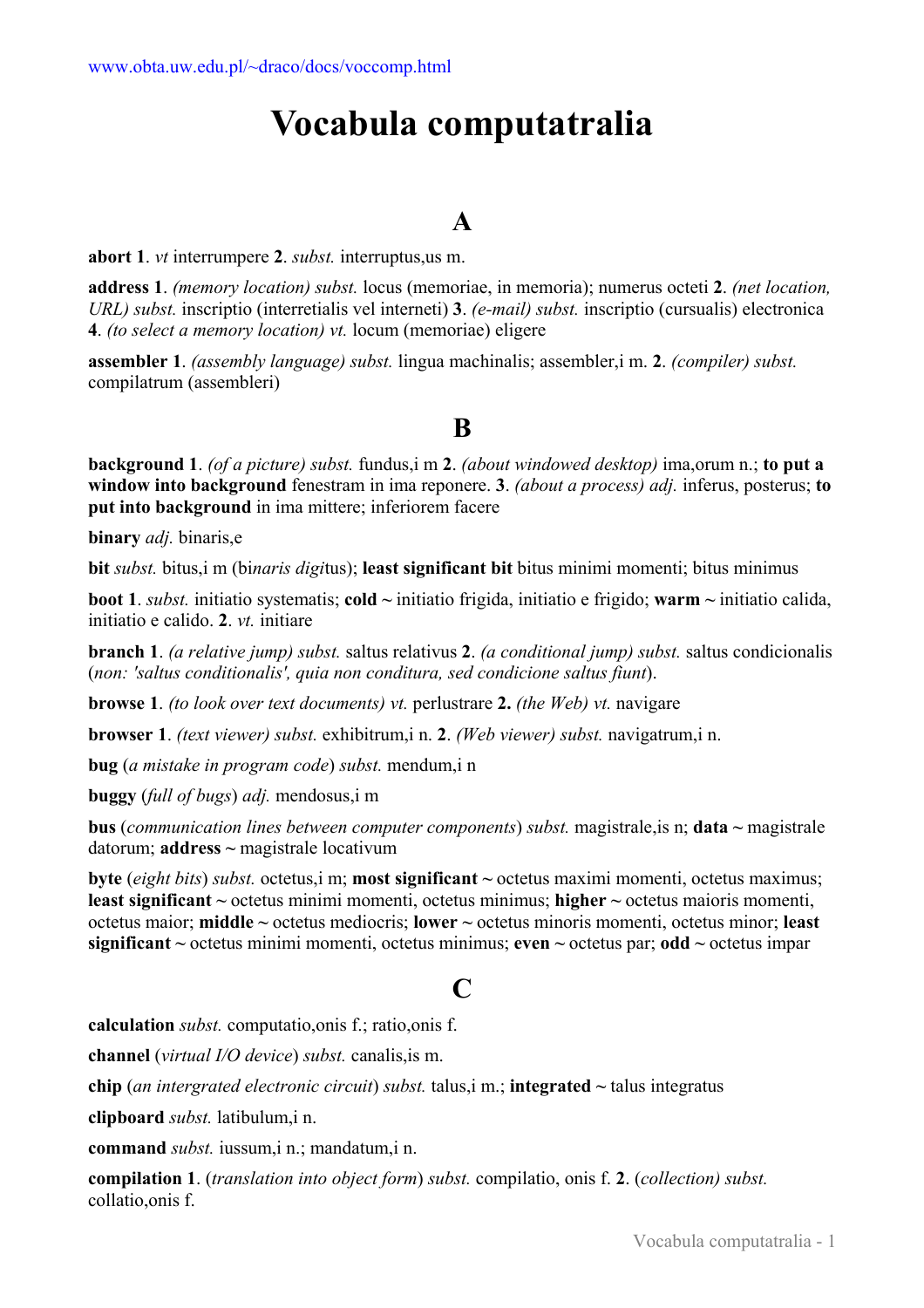#### www.obta.uw.edu.pl/~draco/docs/voccomp.html

**compile** (*translate into object form*) *vt.* compilare

**compiler** (*source to object translator program*) *subst.* compilatrum,i n.

**computer 1**. *subst.* computatrum,i n; ordinatrum,i n. **2**. *adj.* computatralis,e; ordinatralis,e

**condition 1**. (*ref. to 'if' statement*) *subst.* condicio,onis f. **2**. (*a state*) *subst.* condicio,onis f.; status,us m.

**connect** *vt.* conectere

**connection 1**. (*a link between computer elements*) *subst.* ligamen,inis n. **2**. *(a link between computer systems via net*) *subst.* conexus,us m.

**constant** *subst.* (valor) constans,ntis m.

**coprocessor** *subst.* processorium,i n. mathematicum

**copy 1**. (*to duplicate a file*) *vt.* copiare **2**. (*a result of copying*) *subst.* exemplar,aris n.

**crash 1**. (*about computer systems: to fail completely so that the machine has to be rebooted*) *vt.* corruere; collabi; **the system ~ed** systema corruit **2**. (*about programs: to make a computer system crash*) *vt.* diruere aliquid; evertere aliquid; **the program has ~ed the system** systema a programmate dirutum est **3**. *subst.* collapsus,us m.

**cursor** *subst.* indicium,i n.

**cyberspace** *subst.* spatium cyberneticum; cyberspatium,i n.

# **D**

**data** *subst.* data,orum n.

**database 1**. (*program*) *subst.* datorum ordinatrum **2**. (*data*) *subst.* data,orum n.; plicae datorum

**daemon** *subst.* daemon,onis m.

**debug** (*to correct mistakes in a program*) *vt.* emendare

**debugger** (*debugging program*) *subst.* emendatrum,i n.

**debugging** *subst.* emendatio,onis f.

**decimal** *adj.* decimalis,e

**delete** *vt.* delere; eradere

**desktop** *subst.* tabula,ae f. (systematis); mensa,ae f.

**digital** *adj.* digitalis,e

**direct** *adj.* directus,a,um; rectus,a,um; **~ Client Connection (DCC)** *subst.* Directus Clientium Conexus

**directory** *subst.* (plicarum) index,icis m.

**disk 1**. (*physical device, disk drive*) *subst.* discus,i m.; **~ image** disci simulacrum **2**. (*hard disk*) *subst.* discus durus; discus rigidus; discus fixus **3**. (*floppy diskette*) *subst.* discus flexibilis; disculus,i m. **4**. (*CD-ROM*) *subst.* discus compactus **5**. (*logical device, partition*) *subst.* volumen,inis n.; discus,i m. **6**. (*floppy disk drive*) *subst.* statio disculorum

**diskette** *subst.* disculus,i m.

**download** *vt.* extrahere (aliquid ex rete); prehendere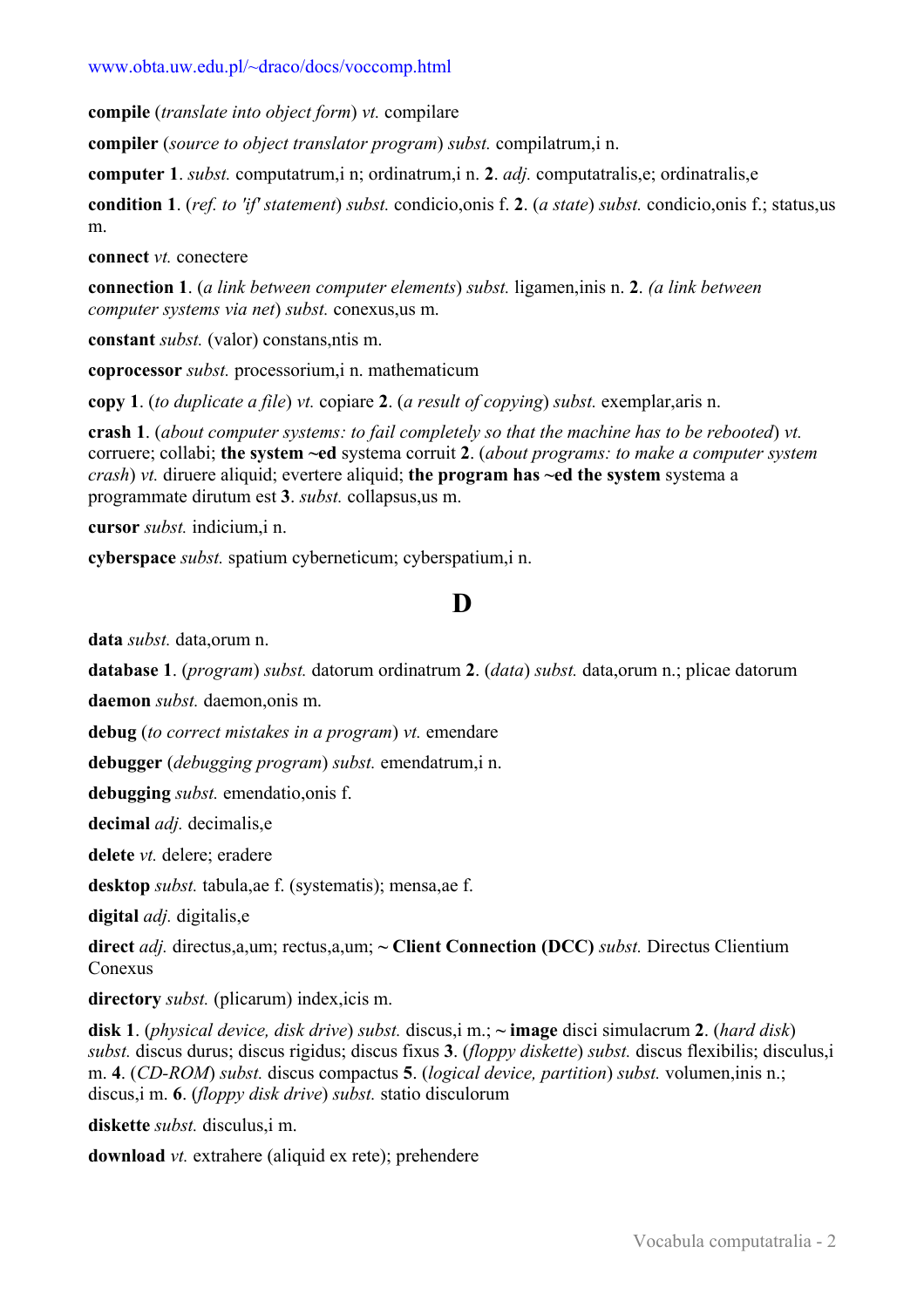# **E**

#### **electronic** *adj.* electronicus,a,um

**e-mail 1**. (*a letter sent via the net*) *subst.* litterae electronicae **2**. (*electronic mail*) *subst.* cursus publicus electronicus

**erase** *vt.* eradere, delere

**execute** (*to make a program run*) *vt.* pellere

# **F**

**FAQ** Frequenter Allatae Quaestiones

**file** *subst.* scapus,i m.; plica,ae f.

**folder** *subst.* index,icis m.; scrinium,i n.

**font** *subst.* typus,i m.

**format 1**. (*data representation*) *subst.* forma,ae f.; compositio,onis f. **2**. (*to organize data*) *vt.* formare; conformare **3**. (*to format a disk*) *vt.* formare **4**. (*to soft-format a disk*) *vt.* purgare

# **G**

**generator** (*a program*) *subst.* generatrum,i n.

# **H**

**hardware** *subst.* armatura electronica; supellex,ctilis f.

**hexadecimal** *adj.* sedecimalis,e

**homepage** *subst.* pagina domestica

**hypertext 1**. *subst*. hypertextus,us m. **2**. *adj* . hypertextualis,e

### **I**

**icon** *subst.* icon,onis f.

**indirect** *adj.* indirectus,a,um

**input 1**. *vt*. data inducere **2**. *subst*. initus,us m.

**install** *vt.* instituere; instruere

**instruction** *subst.* iussum,i n.

**integer 1**. *adj*. integer,gra,grum **2**. *subst* . (valor) integer,gri m.

**Internet 1**. *subst*. Internetum; Interrete,is n. **2**. *adj*. Internetalis,e; Interretialis,e

**interpretate** *vt.* intepretari

**intepretation** *subst.* intepretatio,onis f.

**interpreter** (*a program*) *subst.* intepretatrum, i n.

**interrupt** (*hardware event*) *subst.* interruptio,onis f.

**IRC** Interretialiter Relatum Colloquium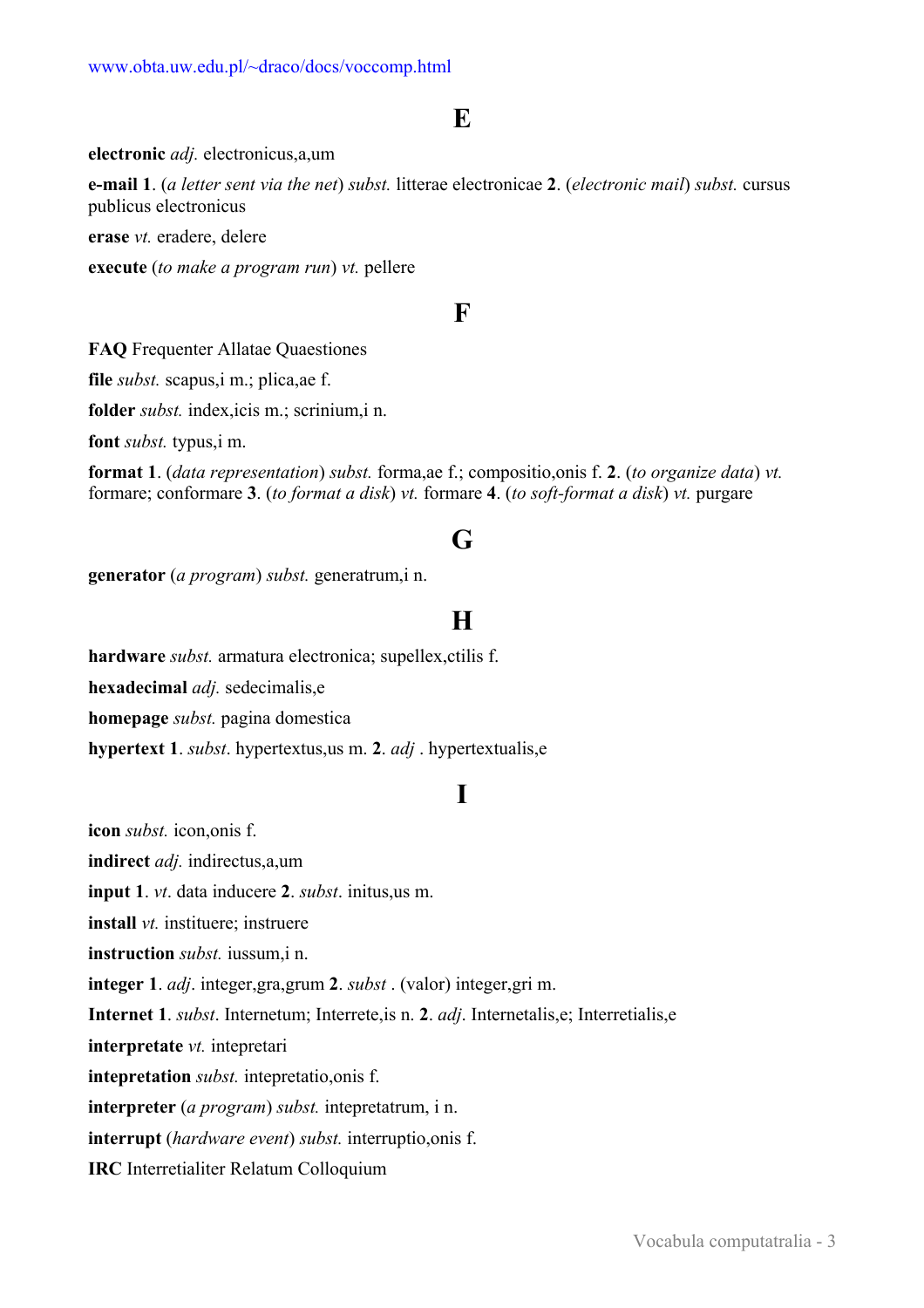### **J**

**joystick** *subst.* manipulus,i m.

**jump 1**. *vt* salire **2**. *subst*. saltus,us m.

### **K**

**key** *subst.* clavis,is f.

**keyboard** *subst.* claviatura,ae f.

**kill** (*force termination*) *vt.* occidere

# **L**

**library** (*collection of complex functions*) bibliotheca,ae f.; **shared ~** bibliothetca mutua

**link 1**. (*hypertext link*) coniunctio,onis f.; ligamen,inis n. **2**. (*to add precompiled libraries to an object code*) *vt* consolidare

**linker** (*a program*) *subst.* consolidatrum,i n.

**linking** *subst.* consolidatio,onis f.; **static ~** consolidatio statica; **dynamic ~** consolidatio dynamica

**list 1**. (*data structure*) catena,ae f. **2**. ( *mailing list*) grex Interneti **3**. (*mailing list owner*) moderator gregis

#### **listing** *v*. **program**

**load 1**. (*to copy data from a disk to the memory*) *vt* legere; **computer ~s a file** plica a computatro legitur **2**. (*move data from the memory to a register*) *vt.* movere

**login** (*enter a network*) *vt.* inire

**logout** (*exit from network*) *vt.* exire

**loop** (*program structure*) *vt.* ambitus,us m.

### **M**

**magnetic** *adj.* magneticus,a,um

**mail** *v*. **e-mail**

**mailing list** *v.* **list**

**memory** *subst.* memoria,ae f.

**modem** *subst.* transmodulatrum,i n.

**monitor** *subst.* monitorium,i n.

**mouse** *subst.* mus,muris m.; musculus,i m.

**multitasking 1**. *subst*. processio multiplex 2. *adj*. ?

### **N**

**net** *subst.* rete,is n.

**netserver 1**. (*computer*) *subst.* moderatrum,i n. **2**. (*program*) *subst.* daemon moderans **node** *subst.* nodus,i n.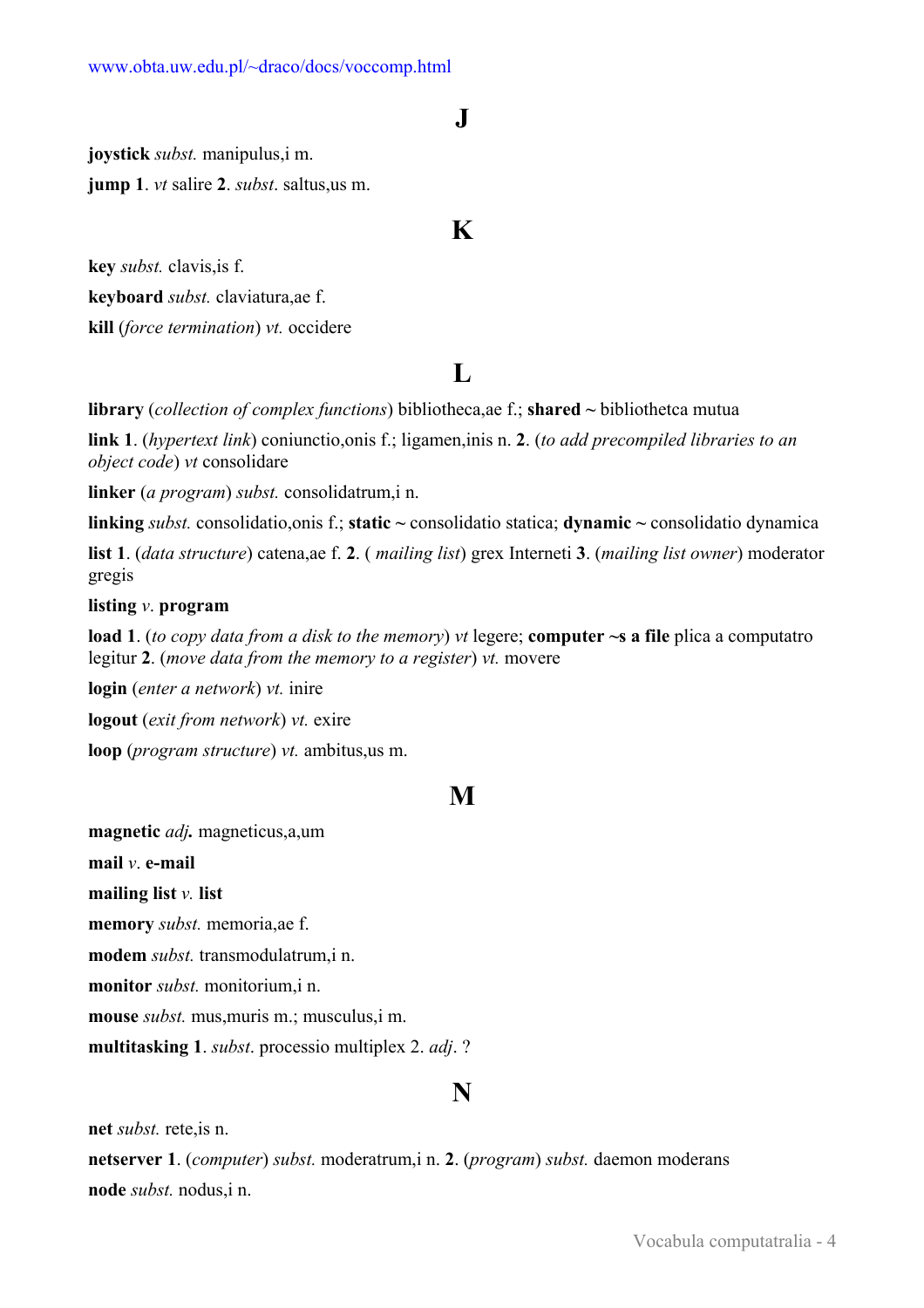# **O**

**operating system** *subst.* systema internum

### **P**

**parallel 1**. (*hardware*) *adj.* parallelus,a,um **2** . (*software*) simul operans

**password** *subst.* signum,i n.

**pointer** *subst.* index,indicis m.; **stack ~** struis index; **mouse ~** muris index

**port 1**. (*connector*) *subst.* portus,us m. **2** . (*network device*) *subst.* portus,us m. **3**. (*adjust a program for another platform*) *vt.* transferre; transportare

**procedure** *subst.* procedura,ae f.

**process** *subst.* processus,us m.

**processor** *subst.* processorium,i n.

**program 1**. *subst*. programma,atis n.; **~ listing** textus programmatis **2**. *vt*. programmare

**programmer 1**. (*human*) *subst.* programmator,oris m. **2**. (*EPROM burner*) *subst.* programmatrum,i n.

# **R**

**RAM** *subst.* memoria volatilis; **static ~** memoria statica; **dynamic ~** memoria dynamica

**real 1**. *adj*. realis,e **2**. (*floating point value*) *subst.* numerus (vel valor) realis

**register 1**. (*a part of CPU or hardware port*) *subst.* regestrum,i n. **2**. *vt.* nomen addere; nomen profiteri

**ROM** *subst.* memoria fixa

**rotate** (*bits*) *vt.* volvere; rotare

**routine** *v*. **procedure**

**run 1**. *vt.* operari; **the program is ~ning** programma operatur **2**. (*running*) *subst*. operatio,onis f. **3**. (*data structure, string*) catena,ae f.

### **S**

**save** *vt.* servare; conservare; reponere

**scan** *vt.* scandere (e.g. paginam, imaginem etc.)

**scanner** *subst.* scansorium, i n.

**screen** *subst.* scrinium,i n.; quadrum,i n.

**screenmode** *subst.* modus (imaginem) exhibendi

**send** *vt.* mittere

**serial** *adj.* serialis,e

**server** *v*. **netserver**

#### **shift 1**. (*the key*) clavis "shift" **2**. (*to shift bits*) relocare; **to**  $\sim$  **left** relocare sinistrorsus

**shutdown 1**. *vt.* claudere **2**. *subst.* clausura,ae f.